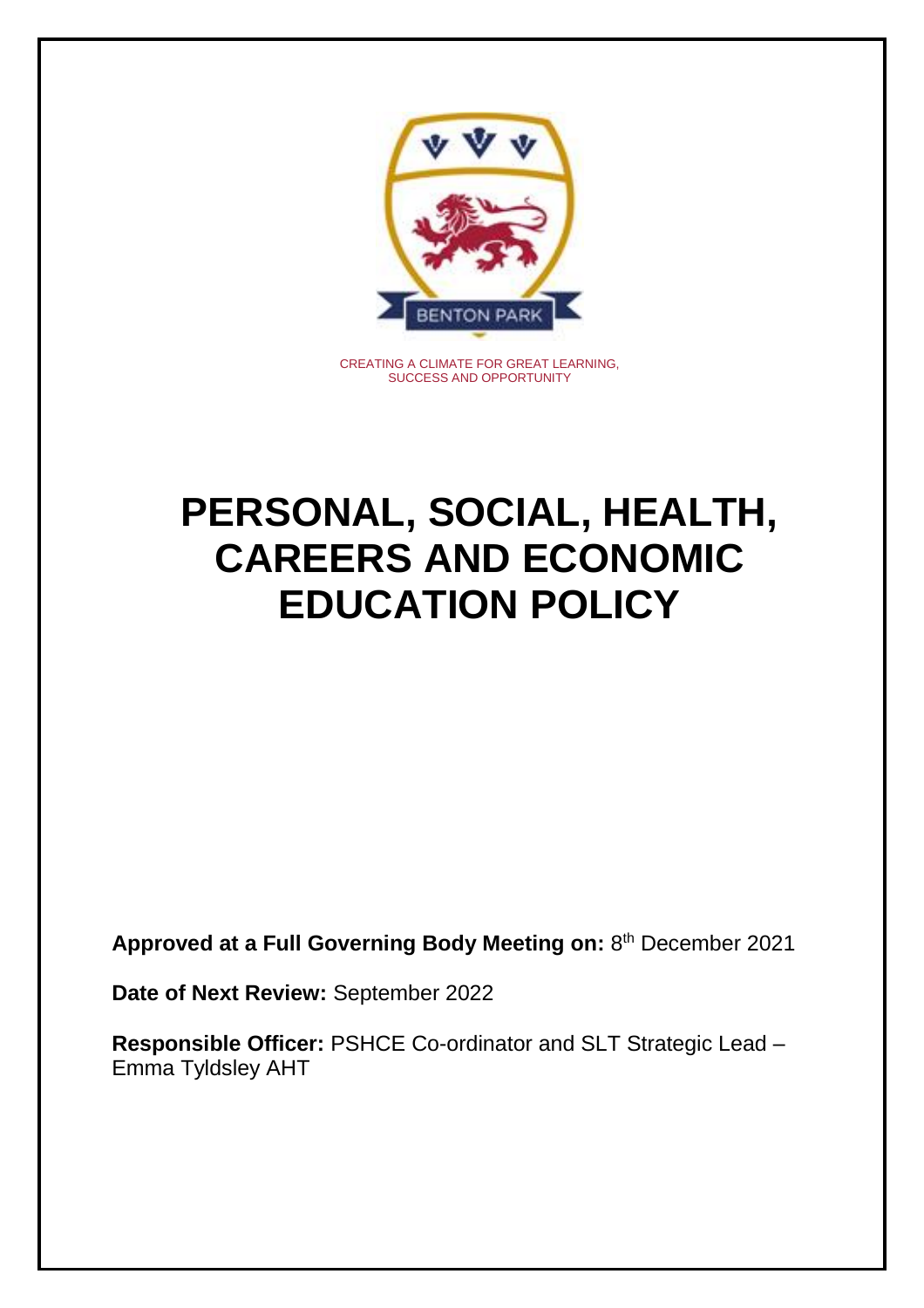At Benton Park School we agree that Personal, Social, Health, Careers and Economic Education is an integral part of the education we provide. We ensure that all students receive PSHCE guidance throughout their time at our school, as it is part of our core curriculum offer in Years 7- 11. At Key Stage 5 this is delivered through Student Continued Professional Development time which has a particular focus on careers and British Values. We know that in order to create a climate for great learning, success and opportunity the PSHCE curriculum needs to underpin other subjects within our school.

Some elements of the guidance which is statutory from September 2020 will be delivered through other areas of the curriculum such as Science, Religious Studies and ICT. Some content may also be covered during Form Time, assemblies and external speakers where possible.

All staff with responsibilities liaise and work closely to ensure all elements of the curriculum are covered by staff and student misconceptions are addressed.

In 2020 all of our programmes of study and progression maps for these key curriculum areas were revised and tailored to meet the needs of our students and the government guidance. Key personnel, pastoral staff, form tutors, our Special Educational Needs Coordinator and student feedback has informed this planning. This new programme will continue to be reviewed annually.

# **1. Aims**

The aims of personal, social, health and economic (PSHCE) education in our school are to:

- Equip our students with the skills they will need throughout their educational journey and beyond.
- Feel positive about themselves and encourage positive self-esteem
- Be confident to discuss relevant moral dilemmas and use evidence to support their views
- Make real and informed choices and decisions about their lifestyle
- Develop good personal relationships
- Recognise and respect the diverse world we live in
- Find information and advice about their future career goals
- Be ready to cope with change
- Play an active role as citizens in the local and national community
- Address any misconceptions students may have

At Benton Park School all of our students are encouraged to take part in a wide range of activities and experiences both inside and outside the classroom. Students are expected to contribute fully to the life of the school and our local community. Our aim through the PSHCE curriculum and beyond is that we will ensure students have the opportunity to develop and demonstrate our core values:

- Building a **resilient** community in which everyone can thrive
- Creating a **collaborative** learning environment in which all succeed
- Providing **inspiration** for all to achieve their potential
- Showing **compassion** to the needs and interests of all
- Overcoming challenges through **endeavour** and courage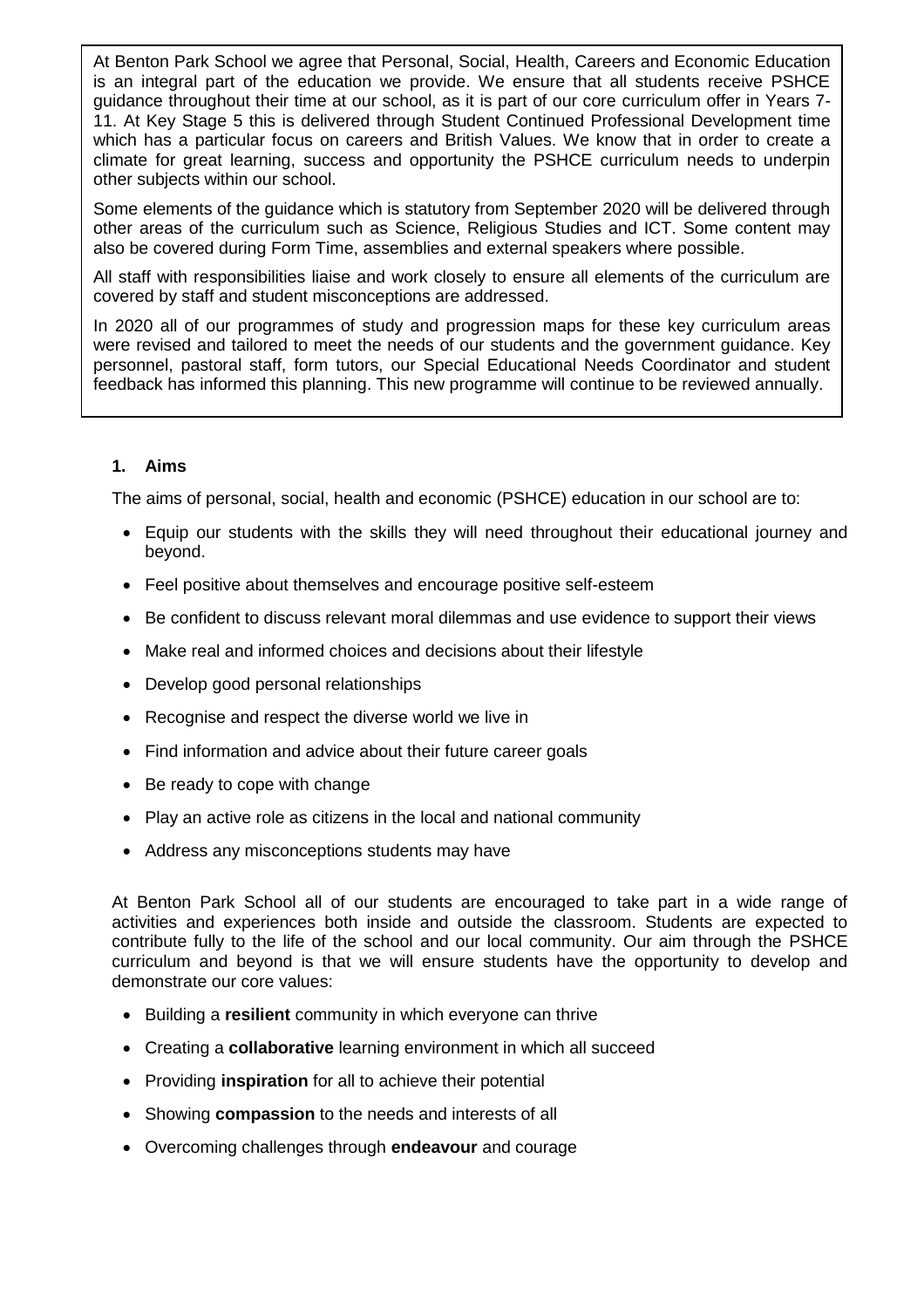Students are also given the chance to become reflective learners who discuss their own experiences as well as developing personally and socially in order for them to be happy and safe, alongside being equipped for adulthood.

## **2. Statutory requirements**

PSHCE is a non-statutory subject. However, there are aspects of it we are required to teach.

- We must teach relationships and sex education (RSE) under the [Children and Social Work](http://www.legislation.gov.uk/ukpga/2017/16/section/34/enacted)  [Act 2017,](http://www.legislation.gov.uk/ukpga/2017/16/section/34/enacted) in line with the terms set out in [statutory guidance](https://www.gov.uk/government/publications/relationships-education-relationships-and-sex-education-rse-and-health-education)
- We must teach health education under the same statutory guidance

## **3. Content and delivery**

#### **3.1 What we teach**

As stated above, we are required to cover the content for relationships and sex education, and health education, as set out in the statutory guidance (linked to above).

Refer to our relationships and sex education policy for details about what we teach, and how we decide on what to teach, in this subject. This policy can be found on the school website.

For other aspects of PSHCE, including health education, see the attached curriculum map for more details about what we teach in each Year Group.

#### **3.2 How we teach it**

At Benton Park every student has a one hour lesson of PSHCE every fortnight, delivered using high quality resources which follow the latest research on Teaching and Learning methods alongside the guidance of the PSHCE Association Resources are provided by the PSHCE leader in school in collaboration with other key staff and are reviewed for age and content suitability. A variety of teaching strategies are used to develop relevant skills and knowledge through:

- > Discussion tasks
- >Debates
- > Investigation
- > Role Play
- > Reflection

All lessons are fully differentiated, so all students can access the curriculum regardless of the topic being covered, we are also committed to engaging with professional development on how to make sensitive topics accessible for all students regardless of their background. All areas of our curriculum at Benton Park need to take account of the principles of inclusion and equal opportunities. Each progression map will take into account the varying start points of individual students and build on their knowledge, understanding, experiences and concerns. This curriculum also allows students to explore directly the issues associated with inclusion and address them as a class. Every learner is entitled to benefit from access to a curriculum for PSHCE and Citizenship of the highest standard possible which takes into account unequal starting points. This is provided irrespective of gender, ethnic background, age or disability.

Students are not formally assessed in PSHCE but regular learning checks take place which will address any misconceptions and where this is the case re-teaching may be necessary. There is also an extended learning check at the end of key pieces of work so students can receive high quality feedback from subject staff in order to make rapid progress with their learning.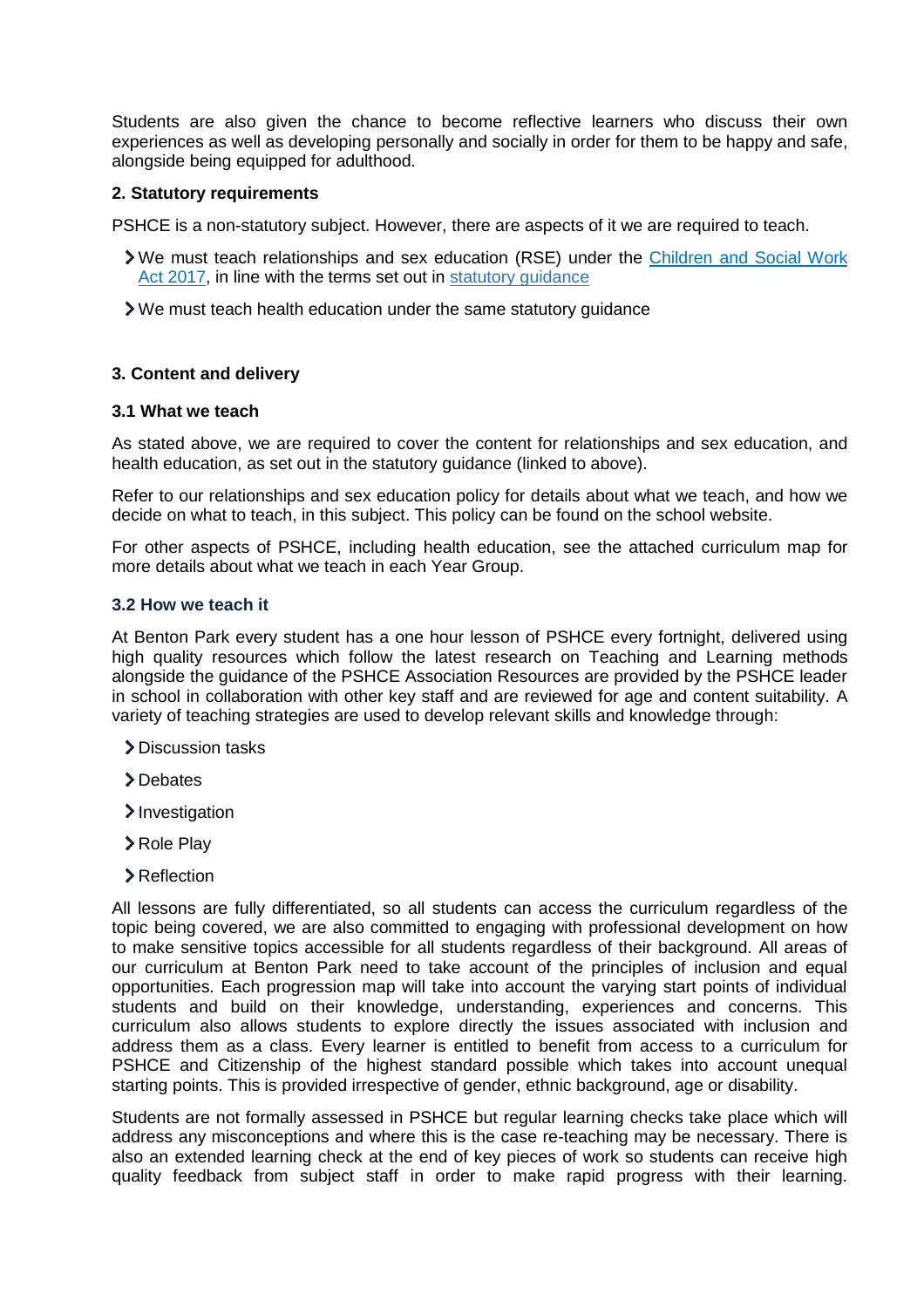Parents/Carers can book in meetings with their child's PSHCE teacher at their Year Group parents evening or parents/carers can contact their child's teacher via email.

Some elements of the PSHCE curriculum can be delivered in other subject areas or as part of the wider school offer such as through assemblies, whole school events, form time and school trips. For example students will learn about reproduction in Science and E-Safety in ICT. There may also be times that specialist outside agencies are invited to help students in their learning in PSHCE for example training for first aid may be delivered by an external agency with the relevant qualifications. All visitors are subject to an advanced DBS check or will be supervised when working with our students. There may also be invited speakers in assemblies in order to motivate or inspire students with their learning. Visitors can bring new knowledge, expertise and experiences to the classroom and they can offer real scenarios for the students to engage with and to problem solve. Visitors may also be used to help establish positive relationships between agencies and young people and assist children in accessing these agencies.

Staff are aware that some of the issues within our progression maps may be sensitive or controversial. However whilst personal views are respected, all topics are taught without bias and following specialist training if needed. If staff feel inexperienced or unable to deliver a topic effectively then more experienced colleagues will assist.

Some topics are presented using a variety of views and beliefs so that pupils/students are able to form their own informed opinions but also to respect others that may have different views. Extreme views in any form, on any topic will always be challenged and monitored and also reported where necessary. When teachers are introducing certain sensitive topics they may choose to:

- Establish ground rules with students on how they should behave towards each other
- Ensure students are clear about the difference between fact, opinion and belief and that they have access to material that is balanced and accurate.

## **4. Roles and responsibilities**

#### **4.1 The Governing Board**

The Governing Board will approve the PSHCE policy, and hold the headteacher to account for its implementation.

#### **4.2 The Headteacher**

The Headteacher is responsible for ensuring that PSHCE is taught consistently across the school.

#### **4.3 Staff**

Staff are responsible for:

- Delivering PSHCE in a sensitive way
- Modelling positive attitudes to PSHCE
- Monitoring progress
- Responding to the needs of individual pupils

The person responsible for the coordination of PSHCE at Benton Park School is Ben Broadwell who is also the Director of Humanities: [Ben.Broadwell@bentonpark.net](mailto:Ben.Broadwell@bentonpark.net)